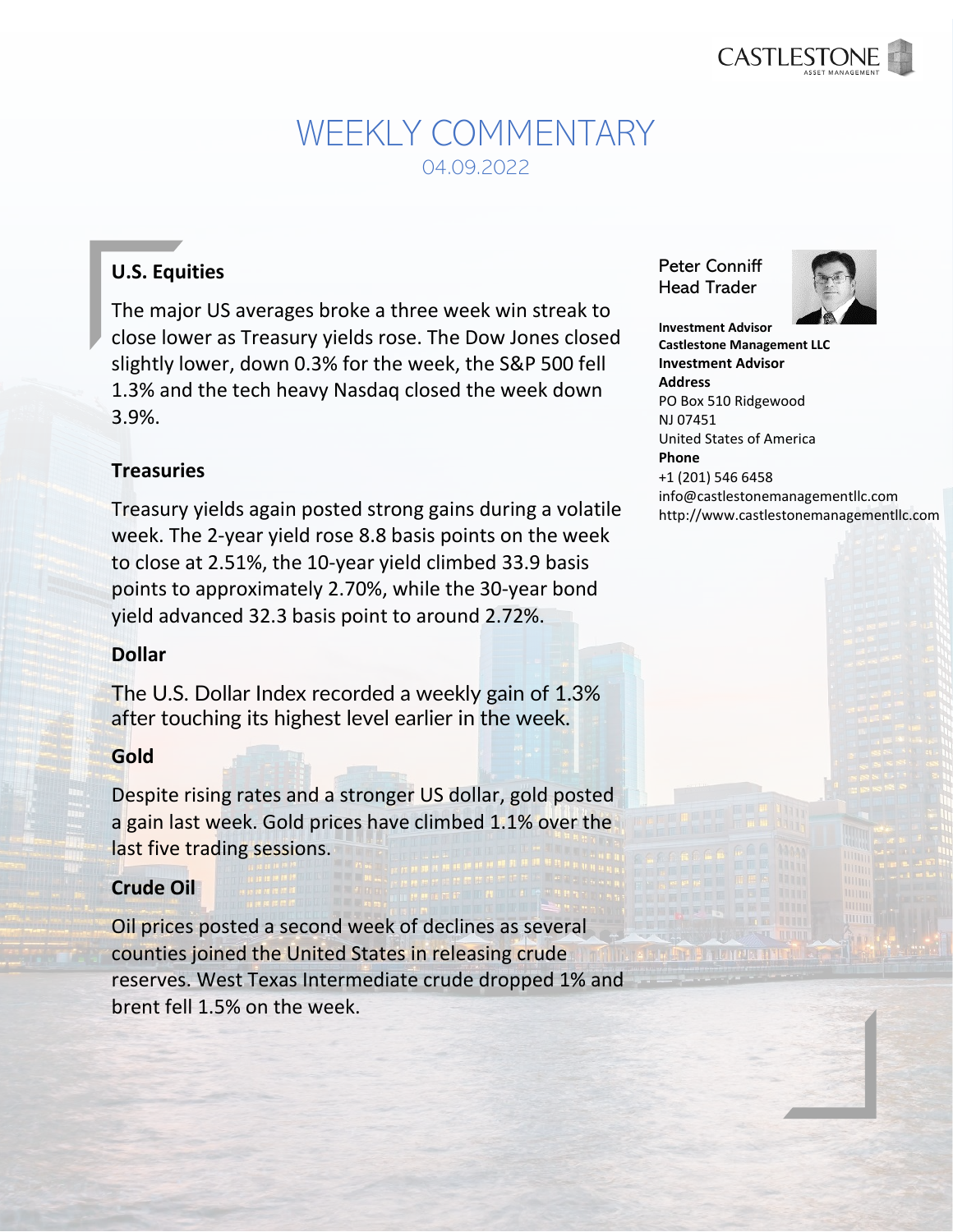

| <b>Ticker</b>                   | Last     | <b>%WEEKLY</b> | %YTD       |
|---------------------------------|----------|----------------|------------|
| <b>INDICES</b>                  |          |                |            |
| <b>AMERICAS</b>                 |          |                |            |
| <b>S&amp;P 500 Index</b>        | 4488.28  | $-1.267$       | $-5.8307$  |
| <b>DOW JONES INDUS</b>          | 34721.12 | $-0.279$       | $-4.4503$  |
| NASDAQ COMP INDX                | 13711    | $-3.860$       | $-12.3616$ |
| <b>EMEA</b>                     |          |                |            |
| Euro Stoxx 50 Pr                | 3858.37  | $-1.539$       | $-10.2373$ |
| <b>STXE 600 (EUR) Pr</b>        | 460.97   | 0.574          | $-5.5002$  |
| FTSE 100 INDEX                  | 7669.56  | 1.747          | 3.8597     |
| CAC 40 INDEX                    | 6548.22  | $-2.036$       | $-8.4553$  |
| <b>DAX INDEX</b>                | 14283.67 | $-1.127$       | $-10.08$   |
| <b>IBEX 35 INDEX</b>            | 8606.4   | 1.208          | $-1.2325$  |
| <b>UAE AD INDEX</b>             | 10093.56 | 1.661          | 18.9106    |
| <b>EGYPT HERMES INDEX</b>       | 1197.003 | $-0.494$       | $-6.4918$  |
| <b>TADAWUL INDEX</b>            | 13313.98 | 1.708          | 18.0138    |
| <b>ASIA/PACIFIC</b>             |          |                |            |
| NIKKEI 225                      | 26985.8  | $-2.459$       | $-6.2723$  |
| <b>HANG SENG INDEX</b>          | 21872.01 | $-0.568$       | $-6.5206$  |
| S&P/ASX 200 INDEX               | 7477.991 | $-0.211$       | 0.448      |
| <b>SHANGHAI SE COMPOSITE</b>    | 3251.85  | $-0.451$       | $-10.6579$ |
| <b>S&amp;P BSE SENSEX INDEX</b> | 59447.18 | 0.288          | 2.0486     |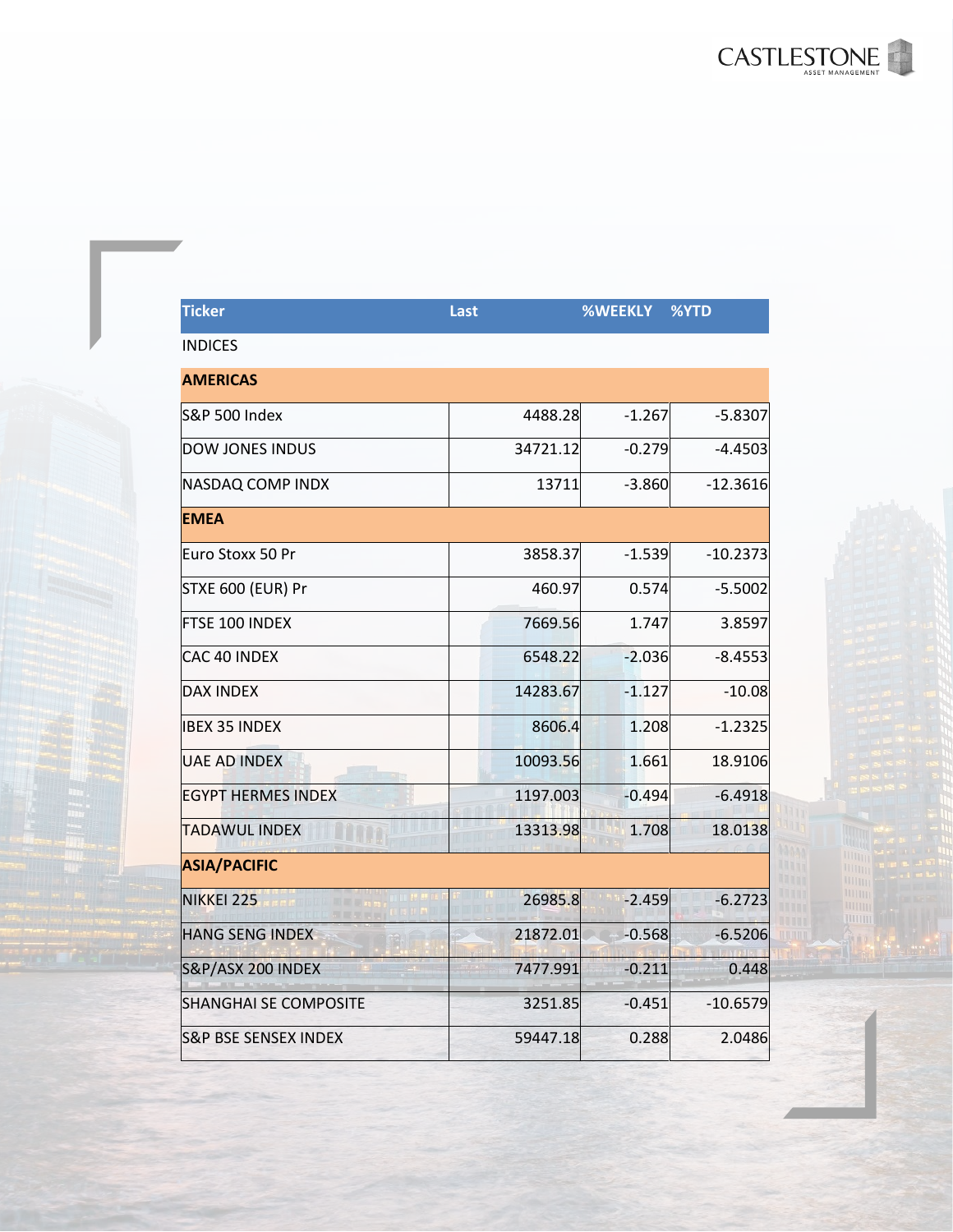

道 mill

#### **BONDS**

| <b>US BENCHMARK</b>        |          |            |          |
|----------------------------|----------|------------|----------|
| US 2 Year                  | 2.5115   | 2.2431     | 243.0074 |
| US Generic Govt 5 Yr       | 2.7538   | 7.625      | 118.0364 |
| US Generic Govt 10 Yr      | 2.7      | 13.3406    | 78.7961  |
| <b>UK BENCHMARK</b>        |          |            |          |
| UK Gilts 2 Year            | 1.48     | 7.715      | 115.4294 |
| <b>UK Gilts 5 Year</b>     | 1.53     | 7.975      | 86.5854  |
| UK Gilts 10 Yr             | 1.75     | 8.831      | 80.2266  |
| <b>EU BENCHMARK</b>        |          |            |          |
| <b>EURO 2 Year</b>         | 0.05     | 173.529    | 108.0645 |
| lEURO 5 Year               | 0.528    | 39.683     | 216.5563 |
| <b>EURO 10 Year</b>        | 0.707    | 27.387     | 499.435  |
| <b>JP BENCHMARK</b>        |          |            |          |
| Japan Govt 2Y Simple Yield | $-0.078$ | $-168.966$ | 12.3596  |
| Japan Govt 5Y Simple Yield | 0.021    | $-30$      | 128      |
| Japan Govt 10 Yr           | 0.23     | 2.222      | 223.9437 |
| <b>COMMODITIES</b>         |          |            |          |

|  |  |  |  |  | <b>ENERGY</b> |  |  |
|--|--|--|--|--|---------------|--|--|
|--|--|--|--|--|---------------|--|--|

| <b>WTI CRUDE FUTURE May22</b> | 98.26  | $-1.017$   | 32.8915 |
|-------------------------------|--------|------------|---------|
| <b>BRENT CRUDE FUTR Jun22</b> | 102.4  | $-1.906$   | 34.049  |
| <b>GOLD</b>                   |        |            |         |
| GOLD 100 OZ FUTR Jun22        | 1945.6 | 1.13843115 | 6.1198  |